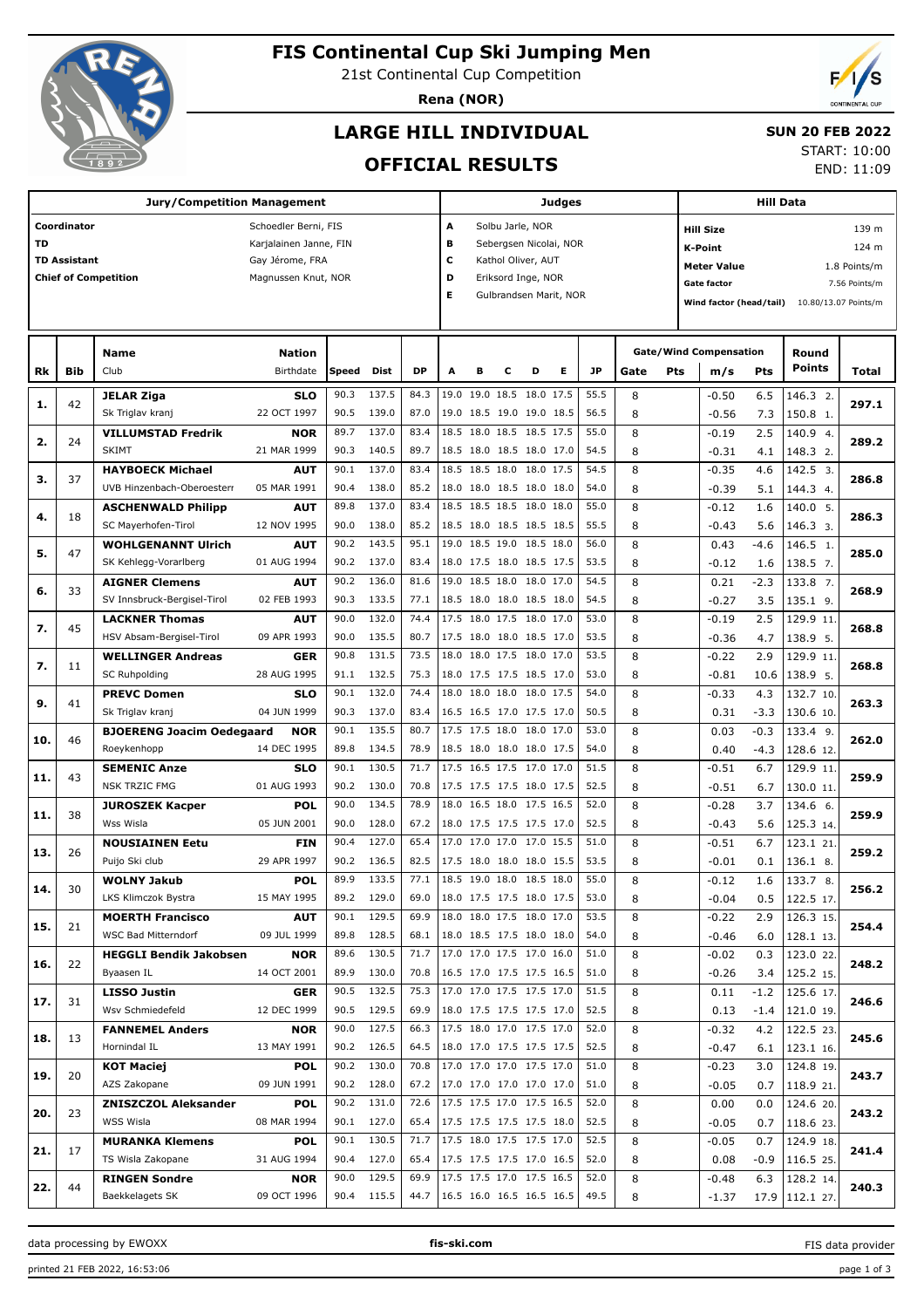

# **FIS Continental Cup Ski Jumping Men**

21st Continental Cup Competition

**Rena (NOR)**



END: 11:09

## **LARGE HILL INDIVIDUAL**

### **SUN 20 FEB 2022** START: 10:00

## **OFFICIAL RESULTS**

|     |            | <b>Name</b>                   | <b>Nation</b> |              |             |           |   |   |                          |   |           |      |     | <b>Gate/Wind Compensation</b> |            | Round<br><b>Points</b> |       |
|-----|------------|-------------------------------|---------------|--------------|-------------|-----------|---|---|--------------------------|---|-----------|------|-----|-------------------------------|------------|------------------------|-------|
| Rk  | <b>Bib</b> | Club                          | Birthdate     | <b>Speed</b> | <b>Dist</b> | <b>DP</b> | A | в | D                        | Е | <b>JP</b> | Gate | Pts | m/s                           | <b>Pts</b> |                        | Total |
| 23. | 19         | <b>STEKALA Andrzej</b>        | <b>POL</b>    | 90.0         | 126.0       | 63.6      |   |   | 17.5 17.5 17.5 17.5 17.5 |   | 52.5      | 8    |     | $-0.26$                       | 3.4        | 119.5 26.              | 238.2 |
|     |            | AZS Zakopane                  | 30 JUN 1995   | 89.9         | 126.5       | 64.5      |   |   | 17.5 17.5 17.5 17.5 17.5 |   | 52.5      | 8    |     | $-0.13$                       | 1.7        | 118.7 22.              |       |
| 24. | 36         | <b>STRAND Soelve Jokerud</b>  | <b>NOR</b>    | 89.5         | 125.5       | 62.7      |   |   | 18.0 17.5 17.5 17.5 17.0 |   | 52.5      | 8    |     | $-0.41$                       | 5.4        | 120.6 25.              | 237.4 |
|     |            | Vikersund If                  | 05 AUG 2000   | 89.4         | 124.5       | 60.9      |   |   | 17.5 18.0 17.5 17.5 17.5 |   | 52.5      | 8    |     | $-0.26$                       | 3.4        | 116.8 24.              |       |
| 25. |            | <b>MAERKL Kilian</b>          | <b>GER</b>    | 90.2         | 132.5       | 75.3      |   |   | 18.5 17.5 18.0 18.0 16.5 |   | 53.5      | 8    |     | 0.23                          | $-2.5$     | 126.3 15.              | 232.1 |
|     | 32         | Sc Partenkirchen              | 10 APR 2000   | 90.2         | 114.5       | 42.9      |   |   | 16.5 16.0 16.0 16.0 16.5 |   | 48.5      | 8    |     | $-1.10$                       | 14.4       | 105.830.               |       |
|     | 27         | <b>BARTOL Tilen</b>           | <b>SLO</b>    | 90.0         | 121.0       | 54.6      |   |   | 17.5 17.5 17.5 17.0 16.5 |   | 52.0      | 8    |     | $-0.47$                       | 6.1        | 112.7 28.              | 232.0 |
| 26. |            | SSK Sam Ihan                  | 17 APR 1997   | 89.9         | 127.5       | 66.3      |   |   | 17.5 17.5 17.5 17.5 17.5 |   | 52.5      | 8    |     | $-0.04$                       | 0.5        | 119.3 20.              |       |
| 27. | 15         | <b>INSAM Alex</b>             | <b>ITA</b>    | 89.5         | 122.5       | 57.3      |   |   | 16.5 17.0 17.0 16.5 16.5 |   | 50.0      | 8    |     | $-0.24$                       | 3.1        | 110.4 30.              | 231.5 |
|     |            | <b>GRUPPO SPORTIVO FIAMME</b> | 19 DEC 1997   | 89.7         | 126.5       | 64.5      |   |   | 17.0 17.5 17.5 17.0 17.0 |   | 51.5      | 8    |     | $-0.39$                       | 5.1        | 121.1 18.              |       |
| 28. | 40         | <b>MOGEL Zak</b>              | <b>SLO</b>    | 90.1         | 128.0       | 67.2      |   |   | 17.0 17.0 17.0 17.0 16.0 |   | 51.0      | 8    |     | $-0.25$                       | 3.3        | 121.5 24.              | 228.3 |
|     |            | Ssk Ljubno BTC                | 02 MAR 2001   | 89.8         | 122.0       | 56.4      |   |   | 15.5 15.5 15.0 15.5 16.0 |   | 46.5      | 8    |     | $-0.30$                       | 3.9        | 106.8 29.              |       |
| 29. | 25         | <b>RUPITSCH Markus</b>        | <b>AUT</b>    | 90.4         | 121.5       | 55.5      |   |   | 17.0 16.5 17.0 17.0 16.0 |   | 50.5      | 8    |     | $-0.52$                       | 6.8        | 112.8 27.              | 224.7 |
|     |            | KSG Klagenfurt-Kaernten       | 08 NOV 1997   | 90.0         | 123.5       | 59.1      |   |   | 17.0 17.0 17.5 17.0 16.5 |   | 51.0      | 8    |     | $-0.14$                       | 1.8        | 111.9 28.              |       |
| 30. | 34         | <b>BOMBEK Jan</b>             | <b>SLO</b>    | 90.0         | 124.5       | 60.9      |   |   | 17.5 17.5 17.0 17.0 16.5 |   | 51.5      | 8    |     | 0.16                          | $-1.7$     | 110.7 29.              | 223.4 |
|     |            | <b>SSK Velenie</b>            | 04 DEC 2001   | 90.1         | 125.5       | 62.7      |   |   | 16.5 16.5 17.0 17.0 16.5 |   | 50.0      | 8    |     | 0.00                          | 0.0        | 112.7 26.              |       |

|     |                | Not qualified for final round |             |      |            |      |                          |  |      |   |         |        |       |
|-----|----------------|-------------------------------|-------------|------|------------|------|--------------------------|--|------|---|---------|--------|-------|
| 31. | 35             | <b>HAMANN Martin</b>          | <b>GER</b>  | 89.6 | 122.5      | 57.3 | 16.5 16.5 16.5 17.0 15.5 |  | 49.5 | 8 | $-0.21$ | 2.7    | 109.5 |
|     |                | SG Nickelhuette Aue           | 10 APR 1997 |      |            |      |                          |  |      |   |         |        |       |
| 32. | 5              | <b>CONTAMINE Mathis</b>       | <b>FRA</b>  |      | 89.7 121.0 | 54.6 | 17.0 17.5 16.5 16.5 17.0 |  | 50.5 | 8 | $-0.29$ | 3.8    | 108.9 |
|     |                | Courchevel                    | 14 SEP 2001 |      |            |      |                          |  |      |   |         |        |       |
| 33. | 10             | <b>BAZHENOV Aleksandr</b>     | <b>RUS</b>  |      | 90.0 120.0 | 52.8 | 16.5 16.5 16.5 16.5 16.0 |  | 49.5 | 8 | $-0.36$ | 4.7    | 107.0 |
|     |                | ZDUSHOR ZVS CSP               | 13 JUL 1995 |      |            |      |                          |  |      |   |         |        |       |
| 34. | $\overline{2}$ | <b>BATBY Alessandro</b>       | <b>FRA</b>  |      | 89.8 121.0 | 54.6 | 17.0 17.0 16.5 17.0 17.0 |  | 51.0 | 8 | $-0.09$ | 1.2    | 106.8 |
|     |                | C.S courchevel                | 20 NOV 2001 |      |            |      |                          |  |      |   |         |        |       |
| 35. | 28             | <b>BAER Moritz</b>            | <b>GER</b>  |      | 90.1 118.5 | 50.1 | 17.0 16.5 16.5 16.5 16.0 |  | 49.5 | 8 | $-0.45$ | 5.9    | 105.5 |
|     |                | SF Gmund-Duernbach            | 16 MAY 1997 |      |            |      |                          |  |      |   |         |        |       |
| 36. | 9              | <b>CECON Francesco</b>        | <b>ITA</b>  |      | 89.7 118.5 | 50.1 | 16.5 15.5 16.0 16.5 16.0 |  | 48.5 | 8 | $-0.36$ | 4.7    | 103.3 |
|     |                | BACHMANN SPORT COLLEGE S      | 13 NOV 2001 |      |            |      |                          |  |      |   |         |        |       |
| 37. | 29             | <b>HOFFMANN Felix</b>         | <b>GER</b>  |      | 89.9 117.5 | 48.3 | 17.0 17.0 16.5 16.5 16.5 |  | 50.0 | 8 | $-0.35$ | 4.6    | 102.9 |
|     |                | SWV Goldlauter                | 14 OCT 1997 |      |            |      |                          |  |      |   |         |        |       |
| 37. | 6              | <b>MAKSIMOCHKIN Mikhail</b>   | <b>RUS</b>  |      | 90.2 120.5 | 53.7 | 16.5 17.0 16.5 16.5 16.5 |  | 49.5 | 8 | 0.03    | $-0.3$ | 102.9 |
|     |                | Sdushor CSP N. Novgorod Dina  | 29 AUG 1993 |      |            |      |                          |  |      |   |         |        |       |
| 39. | $\overline{7}$ | <b>KOLOBOV Maksim</b>         | <b>RUS</b>  |      | 89.4 118.5 | 50.1 | 16.5 16.5 16.5 16.0 17.0 |  | 49.5 | 8 | $-0.01$ | 0.1    | 99.7  |
|     |                | <b>GAU SSHOR ZVS Sakhalin</b> | 10 APR 2002 |      |            |      |                          |  |      |   |         |        |       |
| 40. | $\mathbf{1}$   | <b>PURTOV Mikhail</b>         | <b>RUS</b>  |      | 89.6 119.0 | 51.0 | 17.0 16.5 16.5 16.5 16.5 |  | 49.5 | 8 | 0.27    | $-2.9$ | 97.6  |
|     |                | Sdushor Aist nizhny tagil     | 28 MAY 2002 |      |            |      |                          |  |      |   |         |        |       |
| 41. | 16             | <b>HAUSWIRTH Sandro</b>       | <b>SUI</b>  |      | 90.2 116.5 | 46.5 | 17.0 17.0 16.5 16.0 17.5 |  | 50.5 | 8 | $-0.02$ | 0.3    | 97.3  |
|     |                | Gstaad                        | 29 AUG 2000 |      |            |      |                          |  |      |   |         |        |       |
| 42. | 39             | <b>SIEGEL David</b>           | <b>GER</b>  |      | 90.1 114.5 | 42.9 | 16.5 16.0 16.0 16.0 16.5 |  | 48.5 | 8 | $-0.36$ | 4.7    | 96.1  |
|     |                | SV Baiersbronn                | 28 AUG 1996 |      |            |      |                          |  |      |   |         |        |       |
| 43. | 14             | <b>SCHULER Andreas</b>        | <b>SUI</b>  |      | 90.4 111.5 | 37.5 | 16.5 16.5 16.5 16.0 16.5 |  | 49.5 | 8 | $-0.45$ | 5.9    | 92.9  |
|     |                | Einsiedeln                    | 30 DEC 1995 |      |            |      |                          |  |      |   |         |        |       |
| 44. | 8              | <b>MERILAEINEN Eetu</b>       | <b>FIN</b>  |      | 90.0 113.5 | 41.1 | 16.5 15.5 15.5 16.0 15.0 |  | 47.0 | 8 | $-0.22$ | 2.9    | 91.0  |
|     |                | Jyvaeskylae Ski club          | 19 APR 1997 |      |            |      |                          |  |      |   |         |        |       |
| 45. | 12             | <b>HAFNAR Mark</b>            | <b>SLO</b>  |      | 89.4 112.0 | 38.4 | 16.5 16.5 16.5 16.0 16.5 |  | 49.5 | 8 | $-0.12$ | 1.6    | 89.5  |
|     |                | Sk Triglav kranj              | 11 APR 2002 |      |            |      |                          |  |      |   |         |        |       |
| 46. | 3              | <b>KAVILO Henri</b>           | <b>FIN</b>  |      | 89.7 103.0 | 22.2 | 15.5 15.5 15.5 15.5 16.0 |  | 46.5 | 8 | $-0.43$ | 5.6    | 74.3  |
|     |                | Puijon Hiihtoseura            | 05 JUL 1999 |      |            |      |                          |  |      |   |         |        |       |